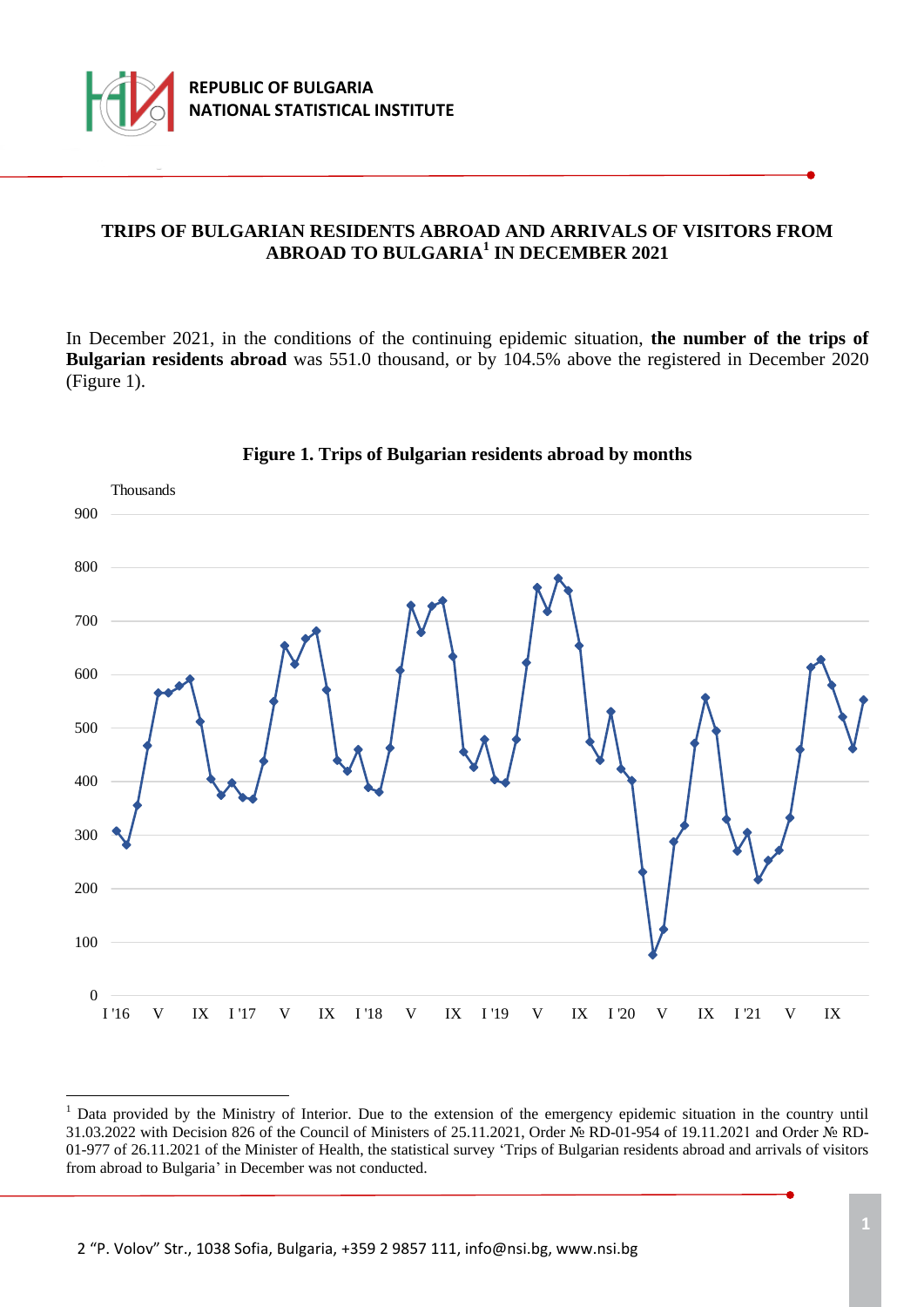

In December 2021, **the number of arrivals of visitors from abroad to Bulgaria** was 475.1 thousand (Figure 2), or by 92.4% above in comparison with December 2020 (Annex, Table 1), as the transit was 54.2% (257.7 thousand) of all visits of foreigners in the country.





The share of visits of ЕU citizens was 41.9% of the total number of foreigners' visits to Bulgaria in December 2021, or 199.0 thousand, as the highest number of visits was from Romania - 38.4%, Greece - 22.8% and Germany - 10.1%.

The visits of foreigners in the group 'Other European countries'<sup>1</sup> were 232.2 thousand, or 48.9% of all visits to Bulgaria. The highest number of visits from Turkey - 129.0 thousand or 55.5% of the visits in this group was registered.

÷.

<sup>&</sup>lt;sup>1</sup> Group 'Other European countries' includes countries in Europe outside EU.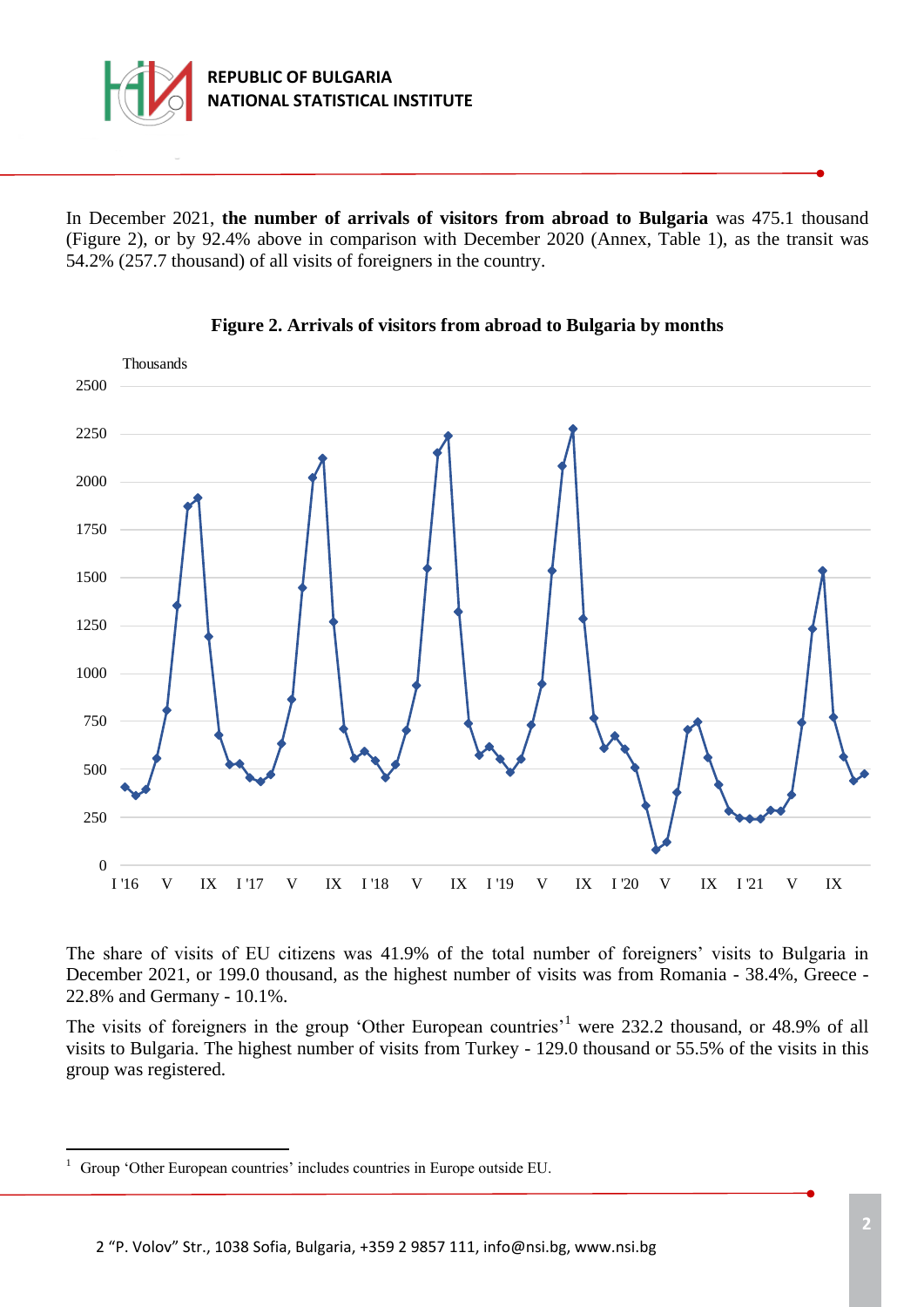

In December 2021, the relative share of visits by purpose was as follows: with other purposes - 61.4%, with holiday and recreation purpose - 25.0%, and with professional purpose - 13.6% (Figure 3).

### **Figure 3. Structure of visits of foreign citizens to Bulgaria by purpose in December 2021**

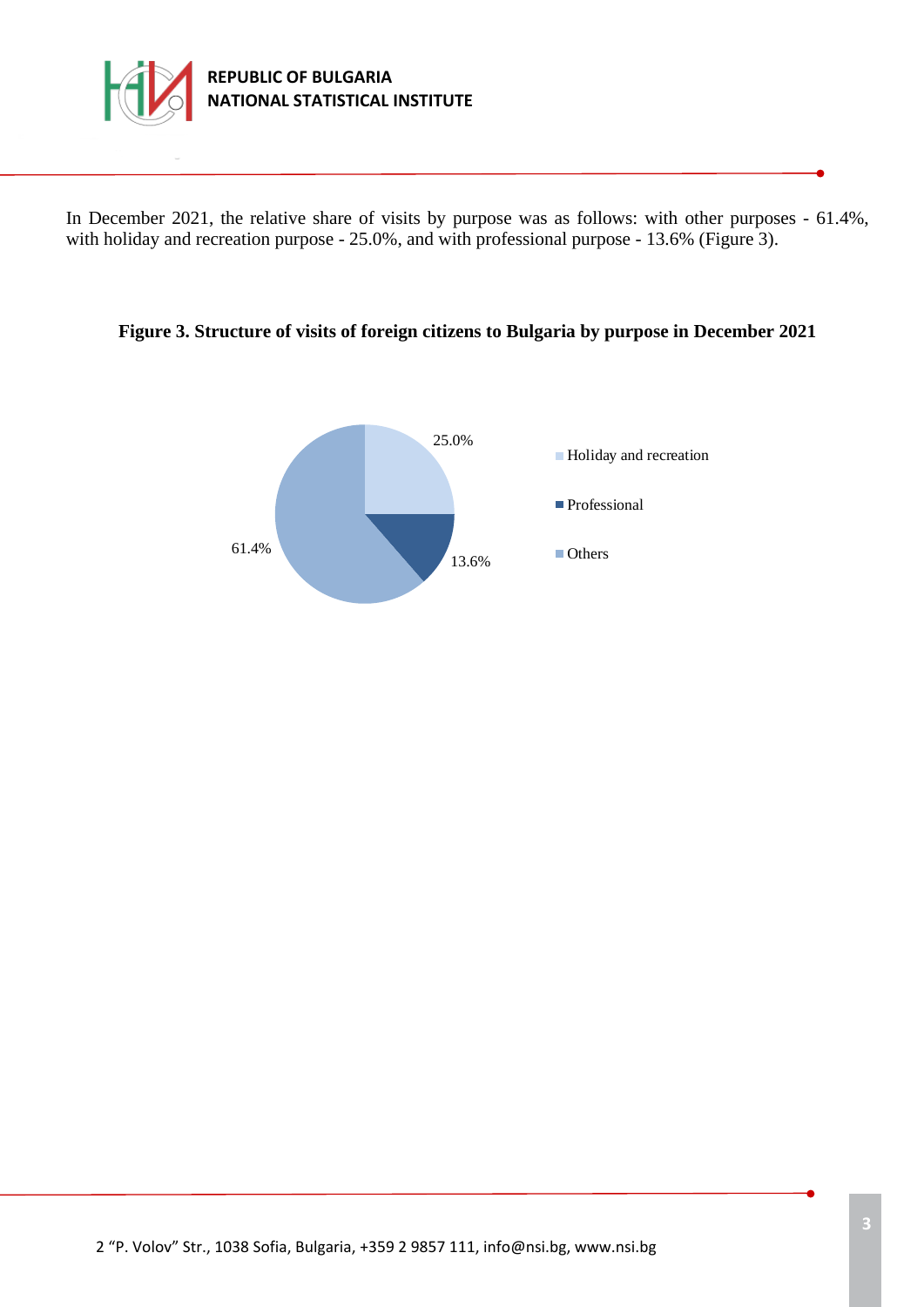

### **Methodological notes**

The definitions recommended by the World Tourist Organization and the Methodological manual for tourism by Eurostat are applied by the National Statistical Institute (NSI).

In accordance with these definitions, **an international tourist** is any person who travels to a country other than his/her permanent residence for less than a year and whose main purpose is not doing any activity for payment in place visited.

**The purposes of visiting** a country are the following:

- Excursion, holiday or entertainment (visits to cultural or historical landmarks, sport events and other);
- Visiting friends and relatives;

• Professional purposes (business trips, participation in conferences, congresses, concluding deals, and etc.);

• Other (education, medical treatment, and etc.) purposes.

In December 2021, due to the impossibility to conduct the statistical survey at the border checkpoints, all statistical data on the trips of Bulgarians abroad and the visits of foreigners in Bulgaria - total and for the purpose of the trip - were provided to the NSI by the Ministry of Interior.